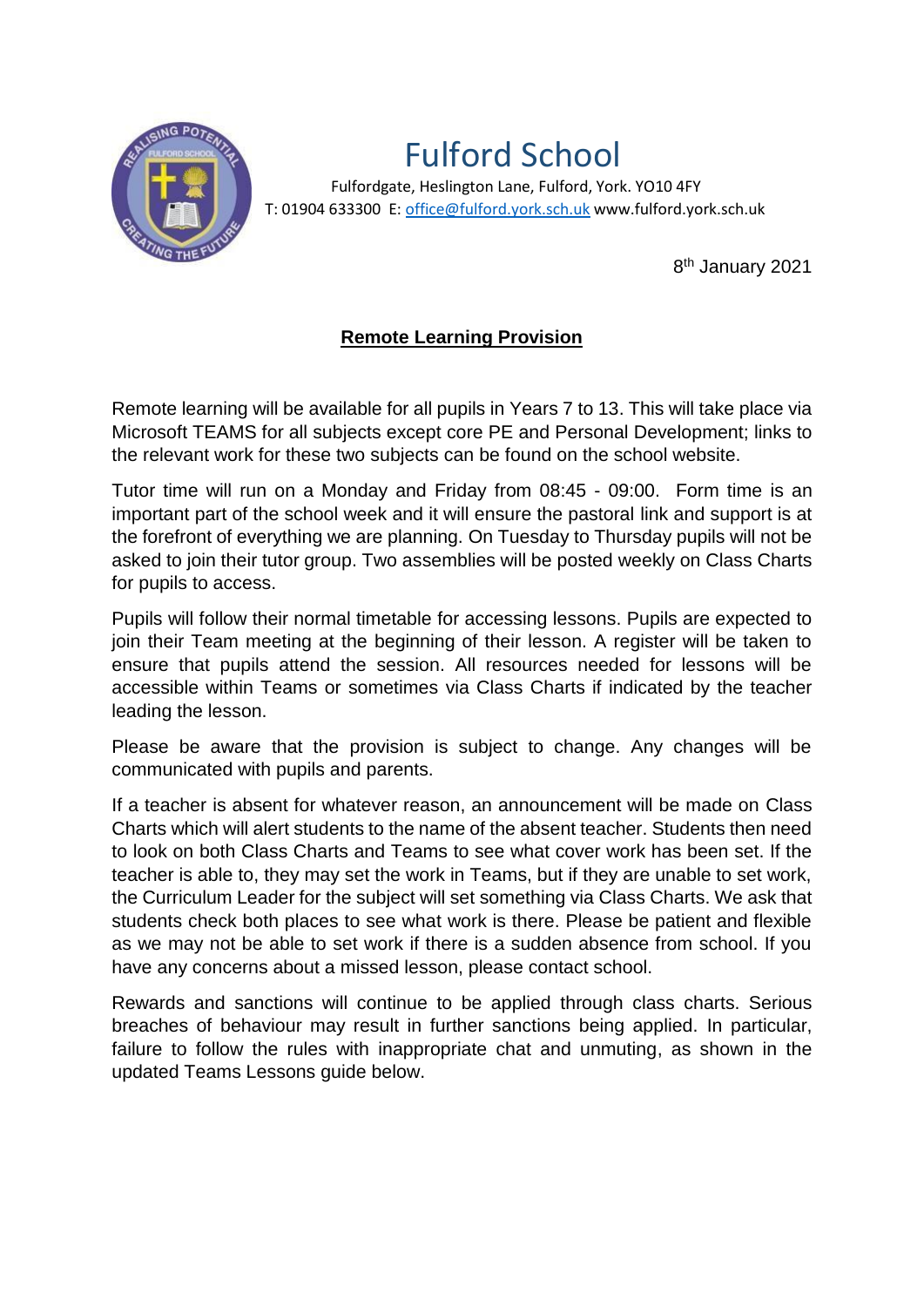### **Teams Lessons – process and expectations**

#### **If you are accessing a Teams lesson at home:**

#### *Before the Lesson*

- Wear clothing that is appropriate for school. No pyjamas.
- Try to find a quiet place where you will not be interrupted, avoiding busy places like the kitchen and find a space where the background behind you is as plain as possible.
- Let the people you live with know that you have a Teams lesson in order to minimise disturbances.
- Make sure you have space around you to rest on as you will be making notes.
- Make sure you have the subject textbooks if you have them and exercise books/paper as well as pens.

#### *Accessing the Lesson*

 You need to have access to the internet and you need to log on to office.com to access your Microsoft Office 365 account. Go to Teams using the icon as shown. You can also download the app.



- When you have a lesson, click on the icon for the class you are supposed to be in. The teacher will start a 'Meet' which will show up as a meeting to 'Join'. Click 'Join' and then wait until your teacher appears.
- Your lessons will be happening when your normal timetabled lesson would be. Please be patient and give your teacher time to log in and set up the technology they will be using.
- Lessons can be accessed through phones, tablets, laptops or computers. We recommend, where possible that you try to avoid using a phone to access the lesson due to the reduced functionality that this gives.

#### *During the Lesson*

- Be yourself, respect others and conduct yourself as if you were in a lesson in school.
- If it hasn't happened automatically, please make sure you are muted when you join. Your teacher will ask you to unmute when needed. Do not unmute unless asked to.
- The 'chat' facility may be used by the teacher to share thoughts. When using this, or any other aspect of Teams, think before you write anything down and only use it when instructed to.
- Use the 'raise your hand' feature if you want to ask a question. Lower hand when you need to.
- Listen carefully to the teacher's instructions and follow them. Use this as an opportunity to build on your learning and clarify any issues.